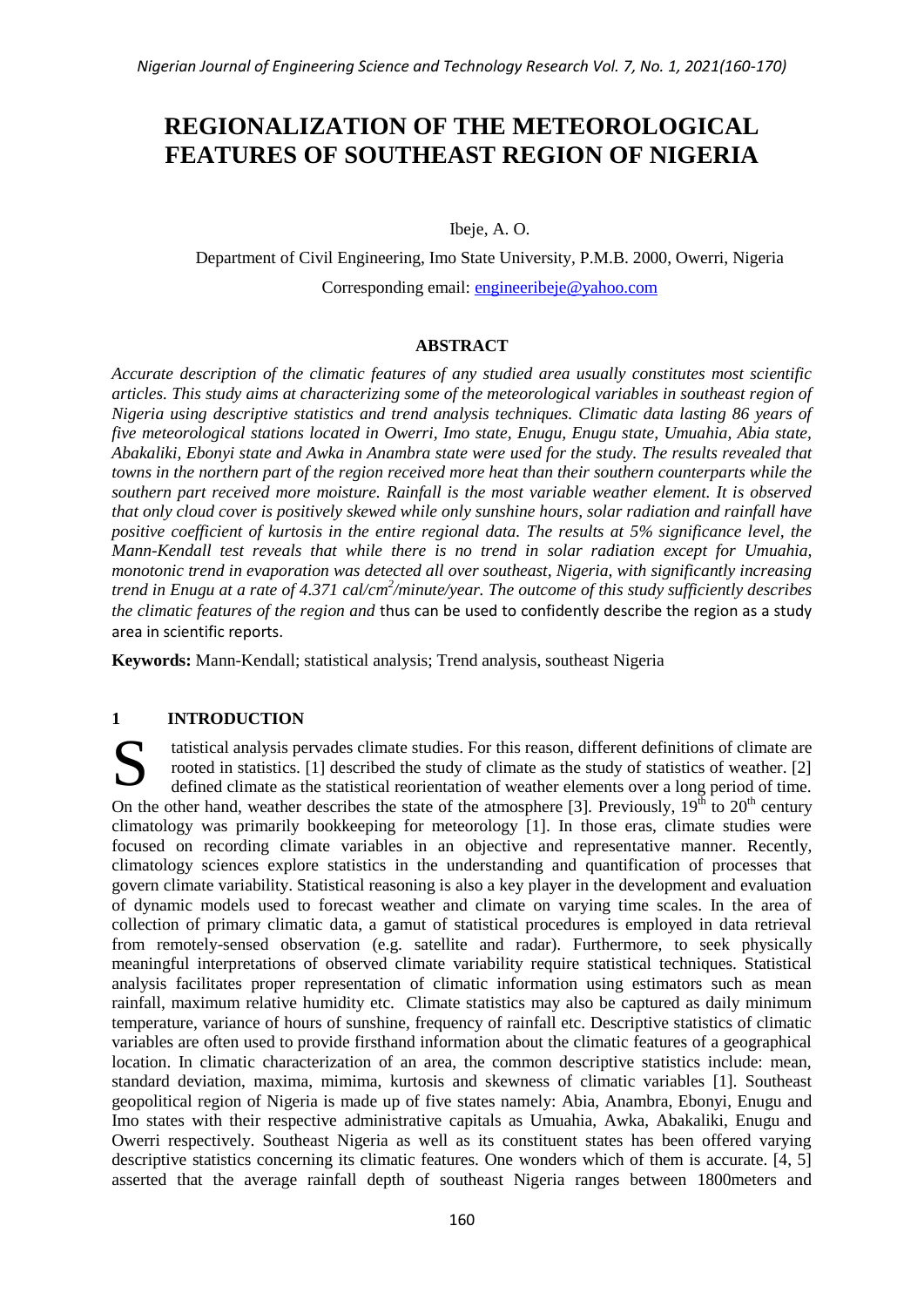2000 meters; and that the temperature averaged at  $27^{\circ}$ C. [4] also stated that the region experiences eight months of rainfall between March and October and four months of dry season between November and February. In another study, [5] in [6] claimed that wet season in the region lasted from April to July and September to October. [7] stated that the highest annual rainfall in southeast was about 1952mm and that rainy season commenced full in March and stopped in November. [8] offered a different climatic description of southeast Nigeria. They claimed that the highest mean annual rainfall of 2380mm occurred in Owerri with the lowest of 1860mm occurring in Enugu. Umuahia was said to have a relative humidity of  $60-80\%$ , minimum and maximum temperatures of  $23^{\circ}$ C and  $32^{\circ}$ C and average rainfall of 2238mm by [9]. [10] painted a different picture of Abia state. They argued that Abia state had mean annual climate data as: maximum and minimum temperatures of  $25^{\circ}$ C and  $32^{\circ}$ C, 2400mm rainfall and 80-90% relative humidity. It can be seen that this contradicts the previous report of Umuahia by [9], which incidentally is the capital city of Abia state. In Imo state, [11] reported that the annual average rainfall, temperature and relative humidity of Owerri were 230mm,  $29^{\circ}$ C-33 $^{\circ}$ C and 65-75% respectively. Obviously this contradicts the range of mean annual rainfall which [8], [7] reported for the entire southeast Nigeria. To address these inconsistencies in the climate descriptive statistics of southeast region of Nigeria, this study is set to statistically analyze all the climatic variables of southeast Nigeria with the aim of establishing accurate characterization of the climate the region. Thus, the outcome of this study would yield climate statistics that can be cited consistently and confidently in future scientific reports.

## **2 STUDY AREA**

Southeast region of Nigeria is located between latitudes  $04^{\circ}$  30'N and  $07^{\circ}$  30'N and longitudes  $06^{\circ}$  45'E and  $08^{\circ}45'E$  as shown on Figure 1. The area is well drained with notable rivers like Niger, Imo, Nike Lake, Anambra, Idemili, Njaba, Oguta Lake, Nkisi, Ezu, Oji etc. The area is characterized by tropical rainforest nature. The Southeast region occupies a total land mass of 10,952,400 hectares with a population of 16,381,729 people [15]. The five meteorological stations of southeast Nigeria under study are located as follows: Umuahia (lat.  $5.5249^{\circ}$ N and long.  $7.4946^{\circ}$ E), Awka (lat.  $6.2220^{\circ}$ N and long.  $7.0821^{\circ}$ E), Abakaliki (lat.  $6.3231^{\circ}$ N and long.  $8.1120^{\circ}$ E) Enugu (lat. 6.4584°N and long. 7.5464°E) and Owerri (1at. 5.4891°N and long. 7.0176°E).



Figure 1. Map of Nigeria showing the location of States in southeast Nigeria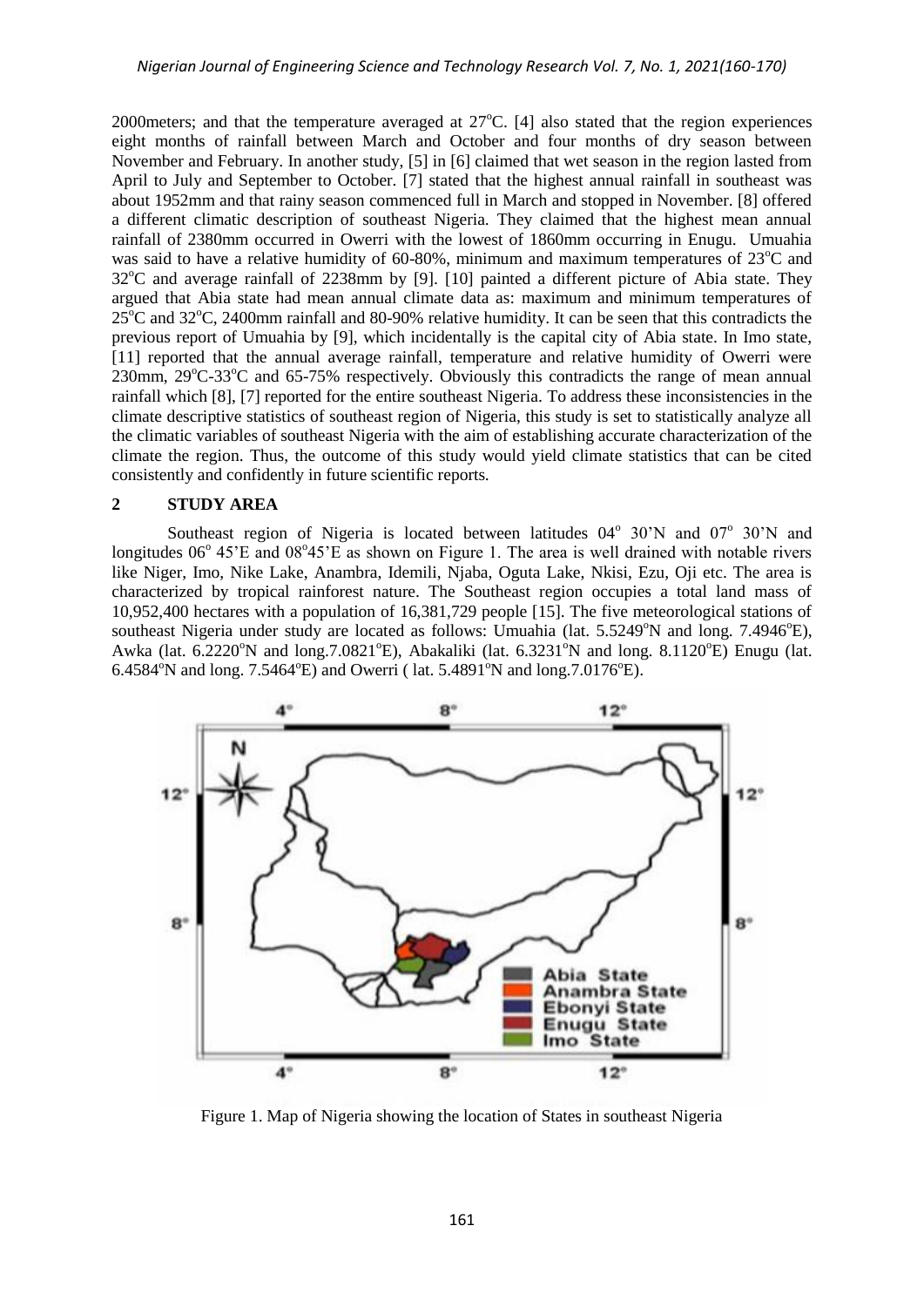#### **3 MATERIAL AND METHOD**

Records of monthly climatic data were rainfall depth, maximum and minimum air temperatures, sunshine hours, evaporation, humidity, wind speed, soil temperature, cloud cover, solar radiation, and atmospheric pressure for the cities of Umuahia in Abia, Awka in Anambra, Abakaliki in Ebonyi, Enugu in Enugu and Owerri in Imo states were obtained from the Nigerian Meteorological Agency. The data spanned variedly between 1922 and 2008 (86 years) for all stations but the length of data varied among the different climatic variables. This was the available data as at the time of this study. The mean daily temperature was computed as the arithmetic average of the maximum and minimum temperature recorded on that day. The mean monthly temperature was computed as the arithmetic average of the mean daily temperatures of all the days in the month. All monthly data were all averaged to obtain time series of annual averages for all the climatic data available. By adopting the approach used by [12], SPSS version 20.0 statistical software was used to estimate the statistical parameters of the climatic variables. These parameters include: mean, maximum, minimum, standard deviation, skewness and Kurtosis. Estimate of the annual mean measured the central tendency of the data, while the annual standard deviation provided the spread of the data [1]. [12] posited that the coefficients of skewness and kurtosis furnished information concerning the symmetries and lengths of the tails of the annual distributions of the climate variables. The presence of a monotonic increasing or decreasing trend was tested with the non-parametric Mann-Kendall test and the regression coefficients: a and b, between the meteorological variables and time. The linear trend relation between the meteorological variables and time was expressed as:

$$
Y_t = a + b_t \tag{1}
$$

Where:  $Y_t$  is the value of the trend for a given time period, a is the value of the trend when the time t is 0, b is the change in  $Y_t$  per unit period of time, t is the unit of time. The least square method was used to calibrate the trend line to estimate the constants; a and b. The non-parametric Mann-Kendall test was used to detect trends that are monotonic but not necessarily linear. The Mann-Kendall test does not require the assumption of normality, and only indicates the direction but not the magnitude of significant trends [13]. A very high positive value of the Mann-Kendall test statistic, S is an indicator of an increasing trend, while a very low negative value indicates a decreasing trend. However, it is also necessary to compute the probability, p associated with S and the sample size, n, to statistically quantify the significance of the trend [14]. If the p value were less than the significance level  $α = 0.05$ , H0 was rejected implying that no trend was detected. These computations were calculated using MS Excel software.

#### **4 RESULTS AND DISCUSSION**

#### **4.1 Descriptive Statistics of the Meteorological Variables**

Table 1 shows the descriptive statistics of climatic data in Enugu, Owerri, Umuahia, Abakaliki and Awka. Table 1 show that the highest mean annual evaporation was 4.3969mm in Umuahia and the lowest mean annual evaporation was 3.2485mm in Awka. The annual evaporation in Umuahia was the most variable with a standard deviation of 0.2028. The maximum annual evaporation was 5.2 in Umuahia and the minimum annual evaporation was 3.0 in Awka. It was only in Umuahia that the annual evaporation was positively skewed. Kurtosis was negative only in Owerri. Table 1 also shows the results of descriptive statistics for sunshine in southeast Nigeria. The highest mean annual sunshine was 5.4718hours in Enugu and the lowest mean annual sunshine hours 4.3829 hours in Owerri. This is because Enugu is closer to northern Nigeria which is characterized with high sunshine hours [6]. The annual sunshine in Awka was the most variable with a standard deviation of 0.5357. The maximum annual sunshine was 6.6 hours in Enugu and the minimum was 3.2 hours in Awka. It was only in Owerri, Enugu and Umuahia that the annual sunshine was positively skewed. Kurtosis was negative only in Owerri, Umuahia and Abakaliki.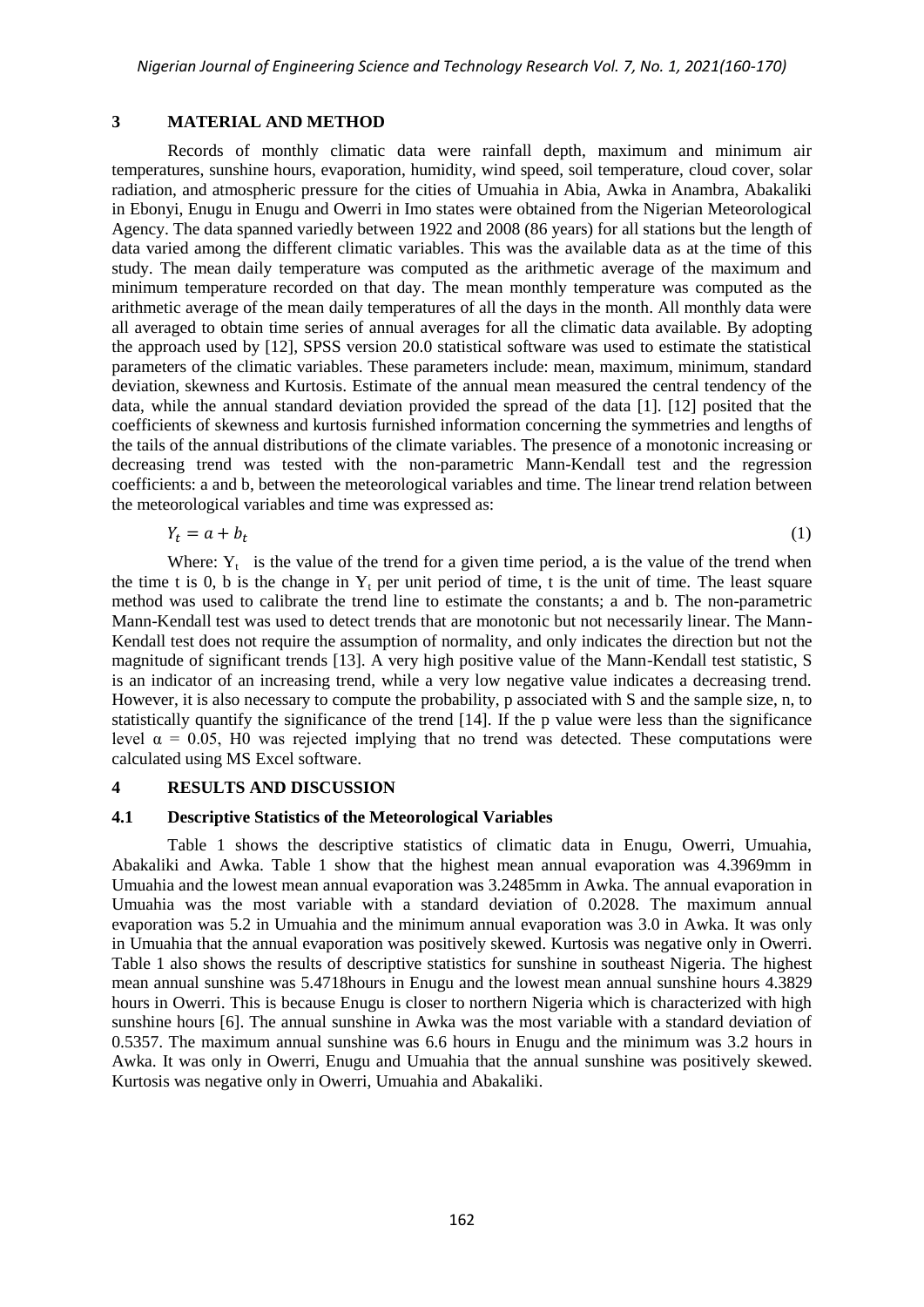| <b>State Capitals</b> | Descriptive Statistics of Evaporation (mm) |                      |         |                |                 |          |  |  |
|-----------------------|--------------------------------------------|----------------------|---------|----------------|-----------------|----------|--|--|
|                       | Mean                                       | <b>St.</b> Deviation | Minimum | Maximum        | <b>Skewness</b> | Kurtosis |  |  |
| Enugu                 | 3.3766                                     | 0.0622               | 3.15    | 3.52           | $-0.44$         | 1.03     |  |  |
| Owerri                | 4.2732                                     | 0.0729               | 4.1     | 4.4            | $-0.03$         | $-0.34$  |  |  |
| Umuahia               | 4.3969                                     | 0.2028               | 4.1     | 5.2            | 2.01            | 3.71     |  |  |
| Abakaliki             | 3.834                                      | 0.0691               | 3.6     | $\overline{4}$ | $-0.37$         | 0.59     |  |  |
| Awka                  | 3.2485                                     | 0.0694               | 3       | 3.4            | $-0.42$         | 0.93     |  |  |
|                       | Descriptive Statistics of Sunshine Hours   |                      |         |                |                 |          |  |  |
| <b>State Capitals</b> | Mean                                       | St. Deviation        | Minimum | Maximum        | <b>Skewness</b> | Kurtosis |  |  |
| Enugu                 | 5.4718                                     | 0.3127               | 5.11    | 6.63           | 1.71            | 4.35     |  |  |
| Owerri                | 4.3829                                     | 0.3907               | 3.7     | 5.1            | 0.06            | $-0.51$  |  |  |
| Umuahia               | 4.4629                                     | 0.3835               | 3.8     | 5.2            | 0.04            | $-0.42$  |  |  |
| Abakaliki             | 5.5424                                     | 0.3691               | 4.9     | 6.6            | $\theta$        | $-1.2$   |  |  |
| Awka                  | 4.9625                                     | 0.5357               | 3.2     | 5.7            | $-1.51$         | 3.16     |  |  |

Table 1. Descriptive Statistics of Evaporation and Sunshine hours

Table 2 shows that the highest mean annual solar radiation was  $45.5$  cal/cm<sup>2</sup>/minute in Enugu and the lowest was 12.453 in Umuahia. The highest mean annual solar radiation recorded in Enugu is consistent with highest hours of sunshine which is also observed in Enugu from Table 1. The annual solar radiation in Enugu was the most variable with a standard deviation of 70.7. The maximum annual solar radiation was  $20.3 \text{ cal/cm}^2/\text{minute}$  in Awka and the minimum annual solar radiation was 7.9 cal/cm<sup>2</sup>/minute in Enugu. It was only in Owerri, Abakaliki and Awka that the annual solar radiation was positively skewed. Kurtosis was not negative any of the cities in southeast. Table 2 shows that the highest mean annual rainfall was 183.73 in Owerri and the lowest mean annual rainfall was 144.59mm in Awka. Owerri is closer to south-south Nigeria, which is a coastal region characterized with high rainfalls [6]. The annual rainfall in Owerri was the most variable with a standard deviation of 53.50. The maximum annual rainfall was 293.9mm in Awka and the minimum annual rainfall was 4.0mm in Awka. It was only in Abakaliki, Enugu and Umuahia that the annual rainfall was positively skewed. Kurtosis was not negative in any of the cities in southeast.

| <b>State Capitals</b> | Descriptive Statistics of Solar Radiation (Cal/Cm <sup>2</sup> /Minute) |               |         |         |                 |          |  |  |
|-----------------------|-------------------------------------------------------------------------|---------------|---------|---------|-----------------|----------|--|--|
|                       | Mean                                                                    | St. Deviation | Minimum | Maximum | <b>Skewness</b> | Kurtosis |  |  |
| Enugu                 | 45.5                                                                    | 70.7          | 7.9     |         |                 |          |  |  |
| Owerri                | 13.516                                                                  | 2.271         | 11.1    | 18.3    | 1.5             | 0.58     |  |  |
| Umuahia               | 12.453                                                                  | 0.502         | 11.1    | 13.4    | $-0.82$         | 0.93     |  |  |
| Abakaliki             | 12.654                                                                  | 0.395         | 11.9    | 13.8    | 1.28            | 2.58     |  |  |
| Awka                  | 18.278                                                                  | 0.661         | 17.1    | 20.3    | 0.73            | 0.58     |  |  |
|                       | Descriptive Statistics of Rainfall (Mm)                                 |               |         |         |                 |          |  |  |
| <b>State Capitals</b> | Mean                                                                    | St. Deviation | Minimum | Maximum | <b>Skewness</b> | Kurtosis |  |  |
| Enugu                 | 156.21                                                                  | 22.25         | 75.8    | 207.1   | 1.7             | 1        |  |  |
| Owerri                | 183.73                                                                  | 53.5          | 5.2     | 245.9   | $-2.6$          | 6.39     |  |  |
| Umuahia               | 180.7                                                                   | 13.98         | 134.5   | 216.9   | 0.06            | 0.39     |  |  |
| Abakaliki             | 172.46                                                                  | 13.08         | 131.8   | 209.3   | 1.09            | 3        |  |  |
| Awka                  | 144.59                                                                  | 50.84         | 4       | 293.9   | $-1.55$         | 3.84     |  |  |

Table 2. Descriptive Statistics of Solar Radiation and Rainfall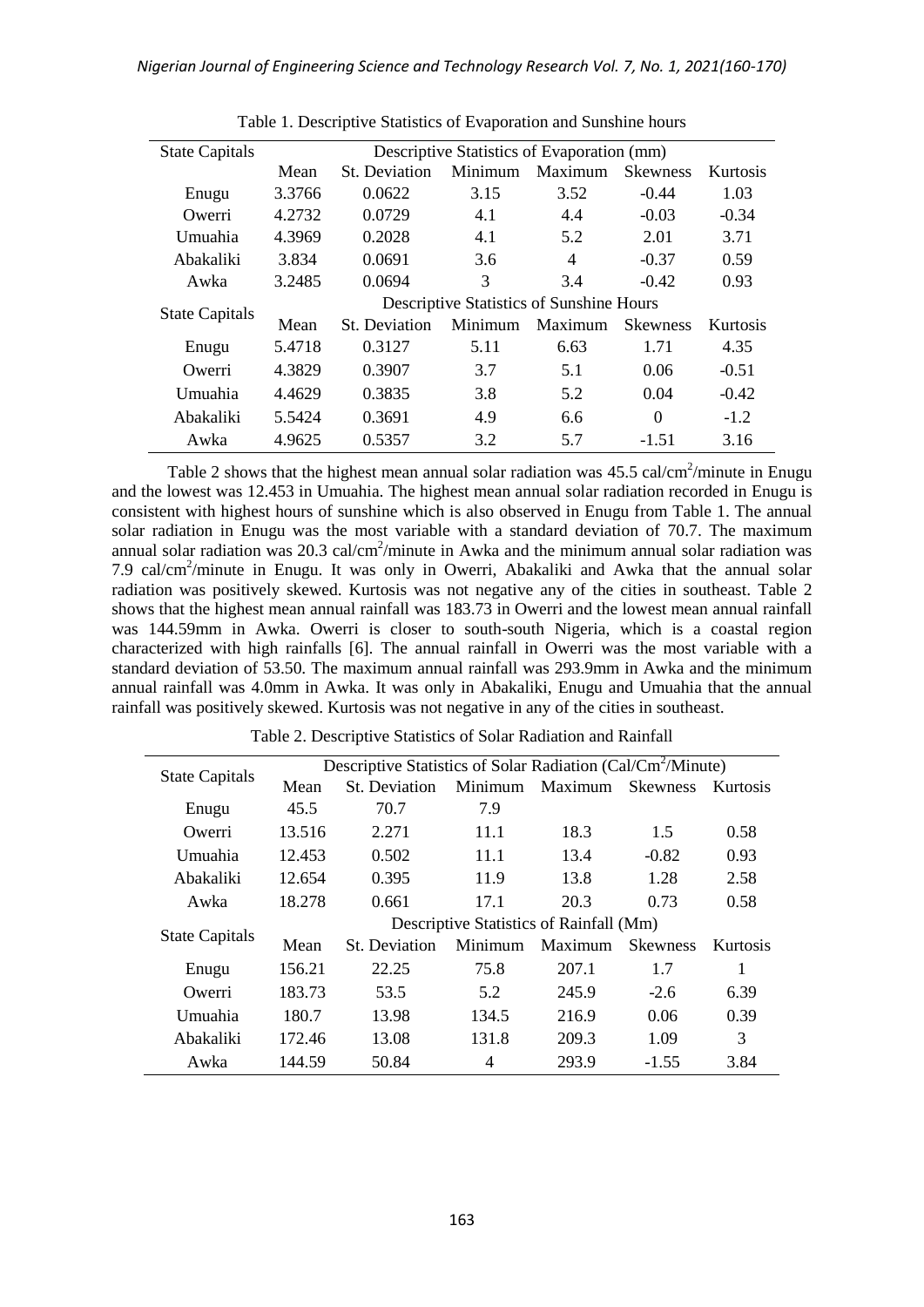#### *Nigerian Journal of Engineering Science and Technology Research Vol. 7, No. 1, 2021(160-170)*

In Table 3, the highest mean annual atmospheric pressure was 12.318 bars in Awka and the lowest mean annual atmospheric pressure was 10.810 bars in Owerri. The annual atmospheric pressure in Owerri was the most variable with a standard deviation of 0.630. The maximum annual atmospheric pressure was 195.6 bars in Awka and the minimum annual atmospheric pressure was 9.3 bars in Owerri. It was only in Abakaliki and Umuahia that the annual atmospheric pressure was positively skewed. Kurtosis was not negative any of the cities in southeast. The highest mean annual air temperature was 28.063 $^{\circ}$ C in Enugu and the lowest mean annual air temperature was 26.396 $^{\circ}$ C in Abakaliki (Table 3). This is because Enugu is closer to northern Nigeria which is a semi-arid region with a characteristic high mean annual temperature [6]. This is derived from the northeast wind that brings about dry season in Nigeria [11]. This result is consistent with observations made in sunshine hours, solar radiation and soil temperature, in which Enugu had the highest values. The annual air temperature in Owerri was the most variable with a standard deviation of 2.057. The maximum annual air temperature was  $31^{\circ}$ C in Awka and the minimum annual air temperature was  $20.9^{\circ}$ C in Awka.

|                       |                                                    | Descriptive Statistics For Atmospheric Pressure (Bars) |         |         |                 |          |  |  |
|-----------------------|----------------------------------------------------|--------------------------------------------------------|---------|---------|-----------------|----------|--|--|
| <b>State Capitals</b> | Mean                                               | <b>St.</b> Deviation                                   | Minimum | Maximum | <b>Skewness</b> | Kurtosis |  |  |
| Enugu                 | 11.207                                             | 0.376                                                  | 10.85   | 19.56   | $-0.72$         | 0.93     |  |  |
| Owerri                | 10.81                                              | 0.63                                                   | 9.3     | 11.5    | $-1.59$         | 3.48     |  |  |
| Umuahia               | 11.036                                             | 0.243                                                  | 10.8    | 11.5    | 1.35            | 0.71     |  |  |
| Abakaliki             | 11.33                                              | 0.427                                                  | 10.8    | 12.1    | 0.04            | 0.45     |  |  |
| Awka                  | 12.318                                             | 0.504                                                  | 11.1    | 13.1    | $-0.7$          | 0.01     |  |  |
|                       | Descriptive Statistics For Air Temperature $(^0c)$ |                                                        |         |         |                 |          |  |  |
| <b>State Capitals</b> | Mean                                               | <b>St.</b> Deviation                                   | Minimum | Maximum | <b>Skewness</b> | Kurtosis |  |  |
| Enugu                 | 28.063                                             | 2.057                                                  | 26.35   | 11.6    | 0.43            | $\ast$   |  |  |
| Owerri                | 26.792                                             | 0.686                                                  | 25.7    | 28.55   | 0.78            | $-0.38$  |  |  |
| Umuahia               | 26.524                                             | 0.297                                                  | 25.75   | 27.25   | $-0.08$         | $-0.03$  |  |  |
| Abakaliki             | 26.396                                             | 0.273                                                  | 25.65   | 26.95   | 0.23            | $-0.64$  |  |  |
| Awka                  | 27.073                                             | 1.059                                                  | 20.9    | 31      | $-1.4$          | 12.32    |  |  |

Table 3. Descriptive Statistics of Atmospheric Pressure and Air Temperature

It was only in Abakaliki and Enugu that the annual air temperature was positively skewed. Kurtosis was negative in all of the cities in southeast except Awka. Table 4 shows the results of descriptive statistics for wind speed. The highest mean annual wind speed was 5.480km/hr in Enugu and the lowest mean annual wind speed was 2.652km/hr in Umuahia. The annual wind speed in Owerri was the most variable with a standard deviation of 1.374. It was only in Owerri and Enugu that the annual wind speed was positively skewed. Kurtosis was negative in all of the cities in southeast except Owerri. From Table 4, it was observed that the highest mean annual relative humidity was 79.025% in Umuahia and the lowest mean annual relative humidity was 70.289% in Awka. The annual relative humidity in Awka was the most variable with a standard deviation of 4.339. The maximum annual relative humidity was 82.6% in Owerri and the minimum annual relative humidity was 58.4% in Awka.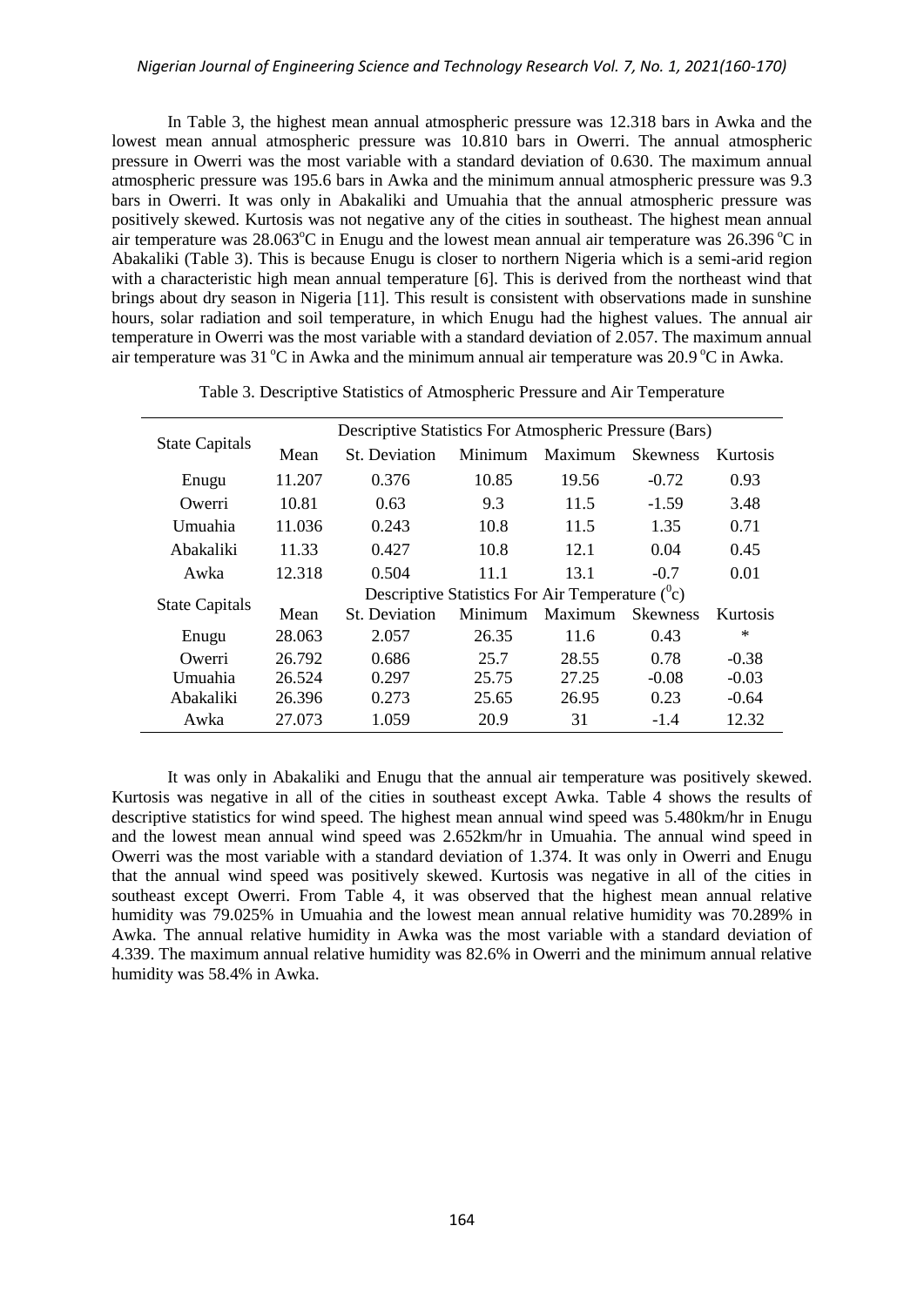|                       |                                                 |               |         | Descriptive Statistics of Wind Speed (Km/Hr) |                 |          |  |  |
|-----------------------|-------------------------------------------------|---------------|---------|----------------------------------------------|-----------------|----------|--|--|
| <b>State Capitals</b> | Mean                                            | St. Deviation | Minimum | Maximum                                      | <b>Skewness</b> | Kurtosis |  |  |
| Enugu                 | 5.48                                            | 1.299         | 2.75    | 32.3                                         | 1.3             | $-0.19$  |  |  |
| Owerri                | 3.995                                           | 1.374         | 2.6     | 7.6                                          | 1.49            | 1.03     |  |  |
| Umuahia               | 2.652                                           | 0.297         | 2.575   | 27.25                                        | $-0.08$         | $-0.03$  |  |  |
| Abakaliki             | 3.652                                           | 0.145         | 3.4     | 4.1                                          | $-0.15$         | $-0.22$  |  |  |
| Awka                  | 3.725                                           | 0.755         | 2       | 5.2                                          | $-0.05$         | $-0.01$  |  |  |
| <b>State Capitals</b> | Descriptive Statistics of Relative Humidity (%) |               |         |                                              |                 |          |  |  |
|                       | Mean                                            | St. Deviation | Minimum | Maximum                                      | <b>Skewness</b> | Kurtosis |  |  |
| Enugu                 | 72.352                                          | 3.074         | 64      | 78                                           | $-0.51$         | $-0.09$  |  |  |
| Owerri                | 78.824                                          | 1.922         | 74.3    | 82.6                                         | $-0.11$         | $-0.45$  |  |  |
| Umuahia               | 79.025                                          | 1.819         | 74      | 82                                           | $-0.69$         | 0.63     |  |  |
| Abakaliki             | 73.525                                          | 2.331         | 68      | 78                                           | 0.53            | 1.36     |  |  |
| Awka                  | 70.289                                          | 4.339         | 58.4    | 79.1                                         | $-0.47$         | 1.17     |  |  |

Table 4. Descriptive Statistics of Wind Speed and Relative Humidity

It was only in Abakilii that the annual relative humidity was positively skewed. Kurtosis was negative in all of the cities in southeast except Awka, Abakilii and Umuahia. Table 5 shows that the highest mean annual soil temperature was  $27.09^{\circ}$ C in Enugu and the lowest mean annual soil temperature was  $25.08^{\circ}$ C in Owerri. The annual soil temperature in Enugu was the most variable with a standard deviation of 0.443. The maximum annual soil temperature was  $76.9^{\circ}$ C in Enugu and the minimum annual soil temperature was  $24.5^{\circ}$ C in Owerri. This is because Enugu is closer to northern Nigeria which is a semi-arid region with a characteristic high surface temperature [16].

Table 5. Descriptive Statistics of Soil Temperature and Cloud Cover

| <b>State Capitals</b> | Descriptive Statistics Of Soil Temperature $(^0c)$ |                      |         |         |                 |          |  |  |
|-----------------------|----------------------------------------------------|----------------------|---------|---------|-----------------|----------|--|--|
|                       | Mean                                               | <b>St.</b> Deviation | Minimum | Maximum | <b>Skewness</b> | Kurtosis |  |  |
| Enugu                 | 27.09                                              | 0.443                | 26.4    | 76.9    | $-1.26$         | 0.96     |  |  |
| Owerri                | 25.075                                             | 0.346                | 24.45   | 25.85   | 0.5             | $-0.13$  |  |  |
| Umuahia               | 25.2                                               | 0.344                | 24.6    | 26      | 0.53            | 0.04     |  |  |
| Abakaliki             | 25.822                                             | 0.401                | 25.1    | 26.7    | $-0.32$         | 0.32     |  |  |
| Awka                  | 26.456                                             | 0.389                | 25.863  | 27.442  | 0.61            | 0.04     |  |  |
| <b>State Capitals</b> | Descriptive Statistics Of Cloud Cover (%)          |                      |         |         |                 |          |  |  |
|                       | Mean                                               | St. Deviation        | Minimum | Maximum | <b>Skewness</b> | Kurtosis |  |  |
| Enugu                 | 41.68                                              | 2.604                | 38.1    | 28.2    | 0.55            | $-0.2$   |  |  |
| Owerri                | 44.6                                               | 4.76                 | 39.5    | 52      | 0.76            | $-1.19$  |  |  |
| Umuahia               | 43.05                                              | 4.12                 | 38.3    | 50.4    | 0.94            | $-0.27$  |  |  |
| Abakaliki             | 39.45                                              | 1.708                | 37.7    | 42.6    | 0.33            | $-0.42$  |  |  |
| Awka                  | 40.37                                              | 2.86                 | 36.6    | 47      | 1.34            | 2.78     |  |  |

It was only in Owerri and Umuahia that the annual soil temperature was positively skewed. Kurtosis was negative only in Owerri. Table 5 also shows the results of descriptive statistics for cloud cover. It can be observed that the highest mean annual cloud cover was 44.6% in Owerri and the lowest mean annual cloud cover was 39.45% in Abakaliki. The annual cloud cover in Owerri was the most variable with a standard deviation of 4.76. The maximum annual cloud cover was 52.0% in Owerri and the minimum annual cloud cover was 36.6% in Awka. Owerri is closer to south-south Nigeria, which is a coastal region characterized with clouds and subsequent rainfalls [6]. This is consistent with the previous observations made in which Owerri had the highest mean annual rainfall because rainfall is derived from heavy clouds. The annual cloud cover was positively skewed in all the cities in the southeast. Kurtosis was negative in all of the cities in southeast except Awka.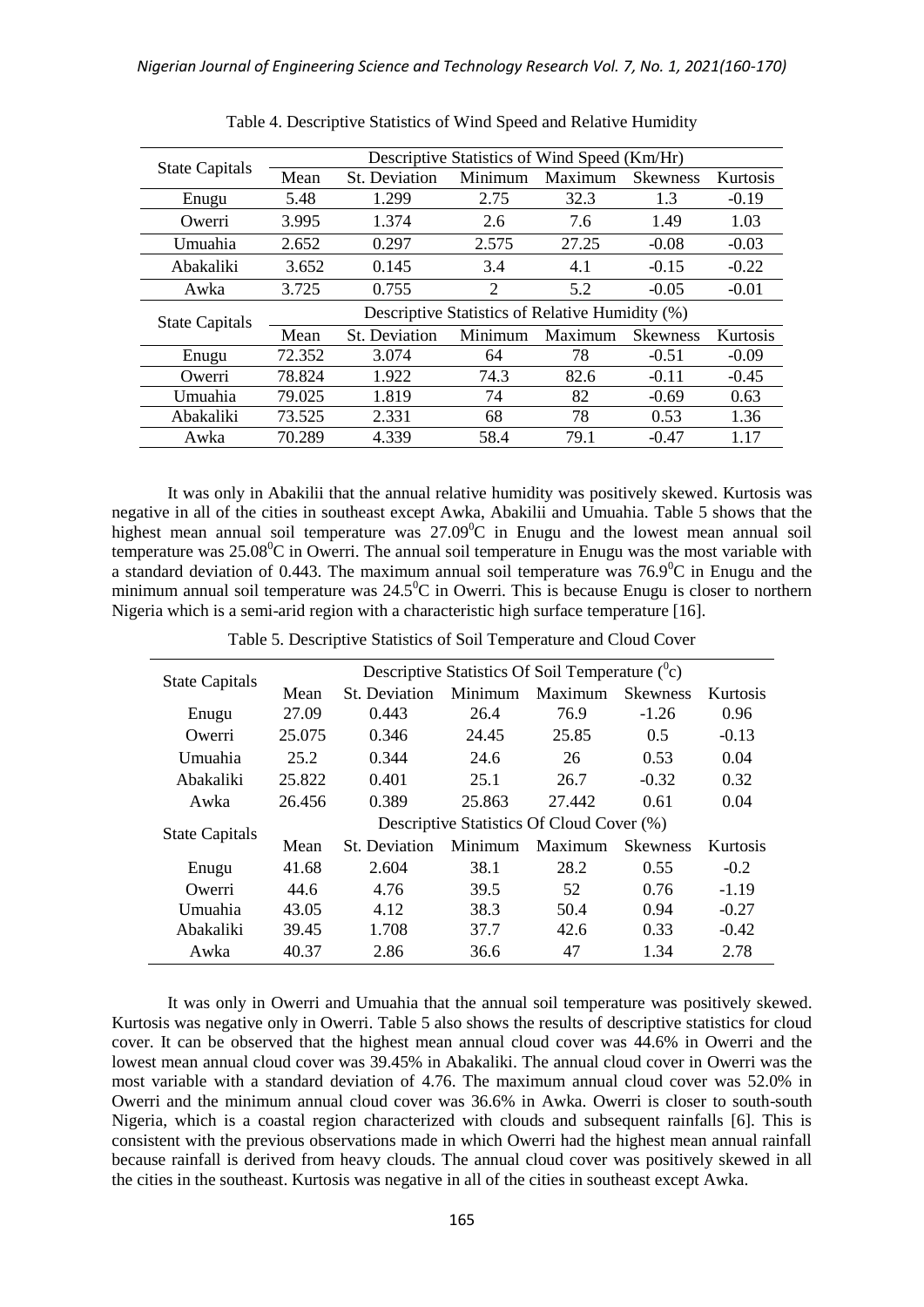## **4.2 Results of Trend Analysis**

On running the Mann-Kendall test on the evaporation data, the results in Table 6 were obtained. Table 6 indicates that the null hypothesis is rejected in all the capital cities in southeast Nigeria. This means that there is trend in evaporation in these capital cities. The S statistic is strongest in Enugu implying that it has the most significant trend in southeastern region of Nigeria. Increase in evaporation during the second half of the 20th century is a significant indication of increased terrestrial annual evaporation in water-limited regions [17, 18, 19, 20].

| Table 6. Result of Mann-Kendall Test for Evaporation (mm) |  |  |
|-----------------------------------------------------------|--|--|
|-----------------------------------------------------------|--|--|

| State     |                  |         |            |       | Mann-Kendall Test For Evaporation (Mm) |          |                      |            |
|-----------|------------------|---------|------------|-------|----------------------------------------|----------|----------------------|------------|
| Capital   |                  |         |            |       |                                        |          |                      |            |
|           | Mann-            | Kendall | P-Value    | Alpha | Test                                   | Trend    | Trend                | Trend      |
|           | Kendall          | Tau     | (2-Tailed) |       | Interpretation                         | Rate     | Equation             |            |
|           | <b>Statistic</b> |         | Test)      |       |                                        | (Slope)  |                      |            |
|           | (S)              |         |            |       |                                        |          |                      |            |
| Enugu     | 1148             | 0.252   | 0.00034213 | 0.05  | Reject H <sub>0</sub>                  | 0.000750 | $3.3398 + 0.000750t$ | increasing |
| Owerri    | 1093             | 0.296   | 0.00019383 | 0.05  | Reject H <sub>0</sub>                  | 0.00099  | $4.2246 + 0.00099t$  | Increasing |
| Umuahia   | 846              | 0.218   | 0.0046504  | 0.05  | Reject H <sub>0</sub>                  | 0.001531 | $4.3219 + 0.001531t$ | Increasing |
| Abakiliki | 831              | 0.232   | 0.0039904  | 0.05  | Reject H <sub>0</sub>                  | 0.000655 | $3.8019 + 0.000655t$ | Increasing |
| Awka      | 833              | 0.233   | 0.0039539  | 0.05  | Reject H <sub>0</sub>                  | 0.000714 | $3.2135 + 0.000714t$ | Increasing |

Table 7 indicates that there is no trend in solar radiation in all the capital cities in southeast except Umuahia. The S statistic is strongest in Awka which means it has the most significant trend in all of southeast. Although increased solar radiation has been reported since the 1980s [21], there is no significant relation between evaporation and solar radiation [22]. Increased rainfall since the 1950s [23] probably made more soil moisture available for evaporation, which resulted in increased evaporation.

Table 7. Result of Mann-Kendall Test for Solar Radiation

| <b>State Capital</b> |           | Mann-Kendall Test For Solar Radiation (Cal/Cm <sup>-</sup> /Minute) |           |       |                       |           |                     |            |  |
|----------------------|-----------|---------------------------------------------------------------------|-----------|-------|-----------------------|-----------|---------------------|------------|--|
|                      | Mann-     | Kendall                                                             | P-Value   | Alpha | Test                  | Trend     | Trend               | Trend      |  |
|                      | Kendall   | Tau                                                                 | (2-Tailed |       | Interpretation        | Rate      | Equation            |            |  |
|                      | Statistic |                                                                     | Test)     |       |                       | (Slope)   |                     |            |  |
| Enugu                | 48        | 0.0722                                                              | 0.539     | 0.05  | Accept H <sub>0</sub> | 4.371     | $-37.5 + 4.371t$    | increasing |  |
| Owerri               | -90       | $-0.139$                                                            | 0.242     | 0.05  | Accept H <sub>0</sub> | $-0.1317$ | $16.018 - 0.117t$   | decreasing |  |
| Umuahia              | 110       | 0.263                                                               | 0.0499    | 0.05  | Reject H <sub>0</sub> | 0.0135    | $12.244 + 0.0135t$  | increasing |  |
| Abakiliki            | -83       | $-0.268$                                                            | 0.0676    | 0.05  | Accept H <sub>0</sub> | $-0.0134$ | $12.835 - 0.0134t$  | decreasing |  |
| Awka                 | 260       | 0.324                                                               | 0.0777    | 0.05  | Accept H <sub>0</sub> | 0.02873   | $17.675 + 0.02873t$ | increasing |  |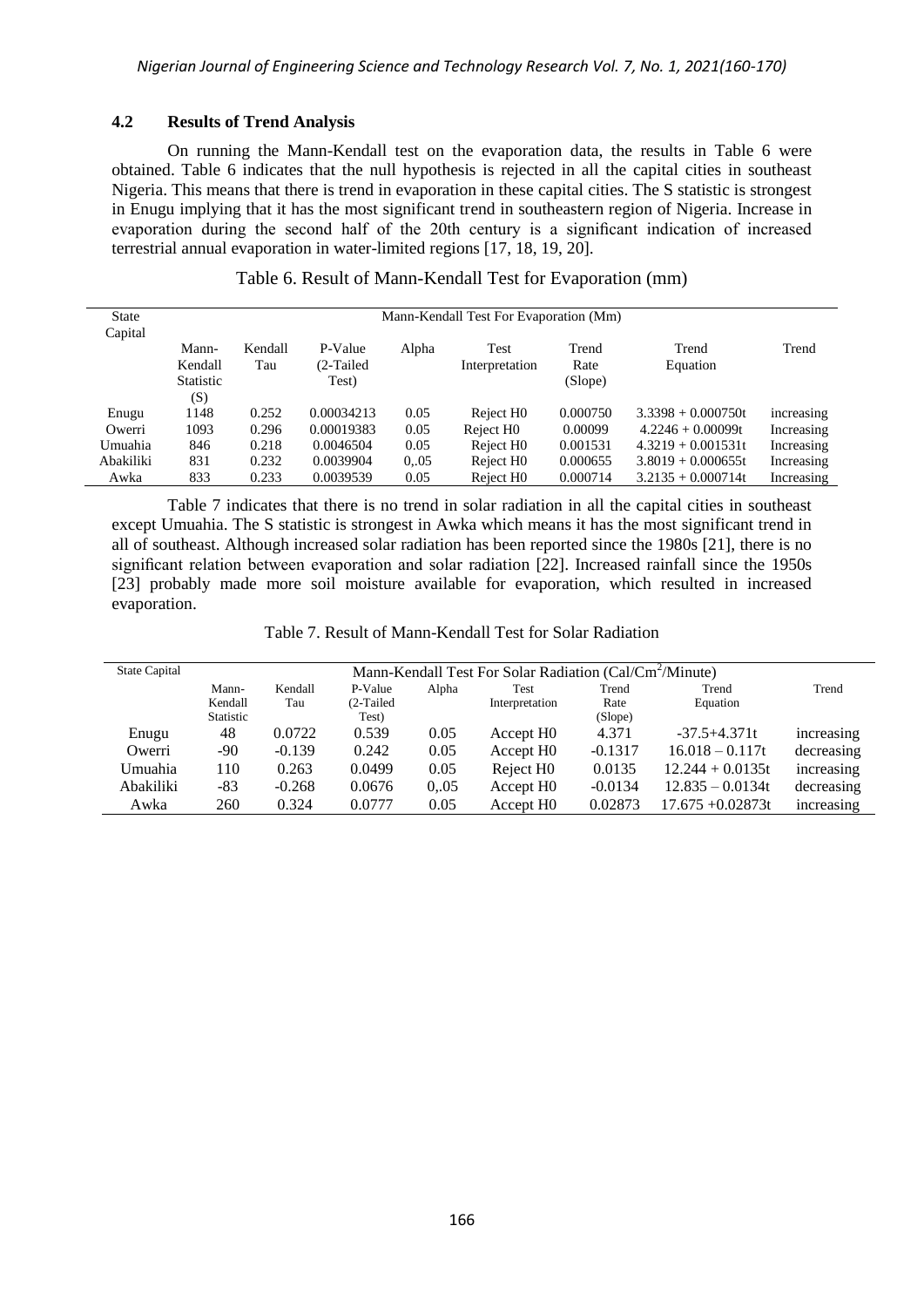## *Nigerian Journal of Engineering Science and Technology Research Vol. 7, No. 1, 2021(160-170)*



Figure 2. Linear trend line of Evaporation data for each of the Southeast cities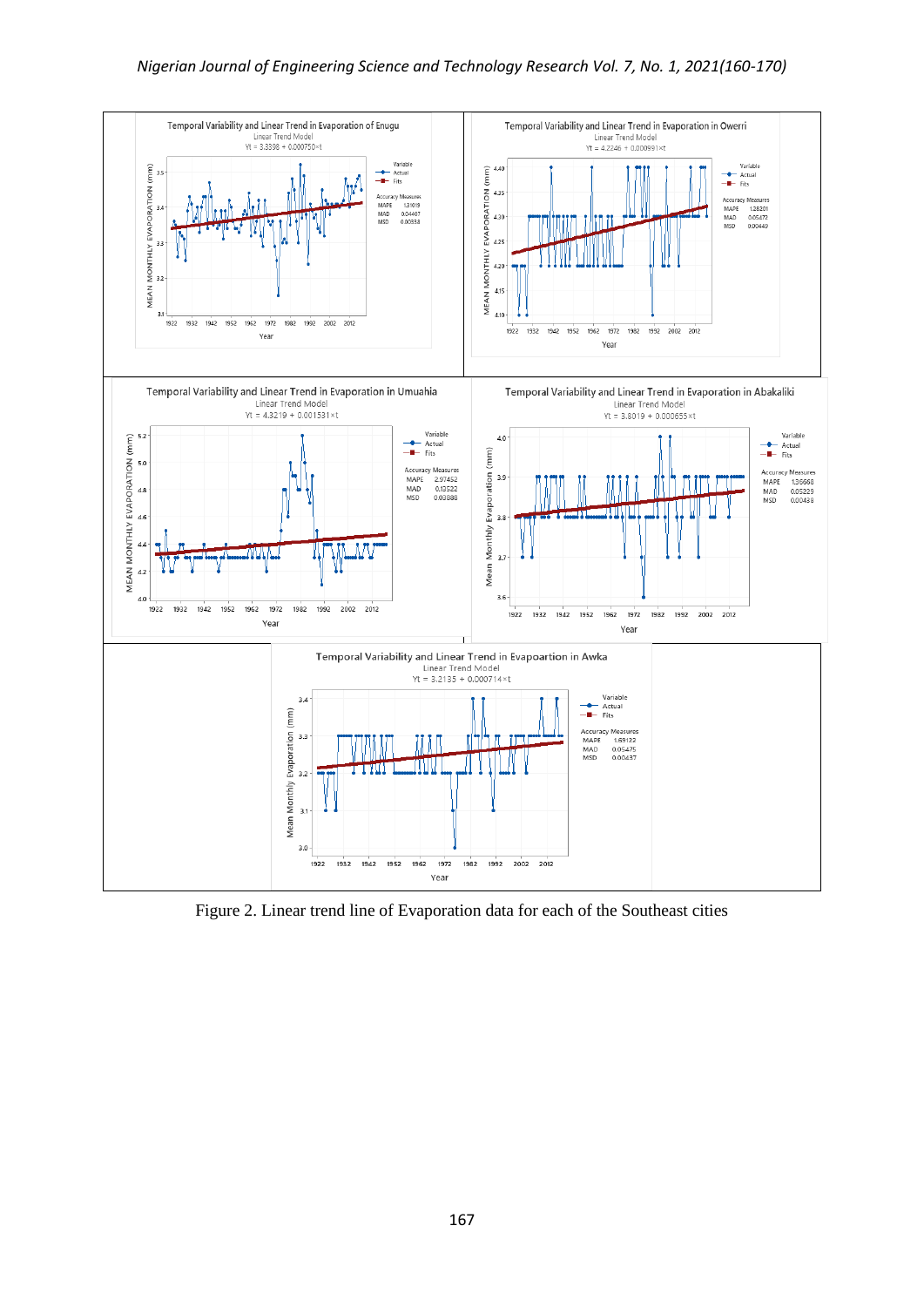

Figure 3. Linear trend line of Solar Radiation data for each of the Southeast cities

From Figure 3, it is observed that the trend of solar radiation is increasing for all the study areas except Abakiliki and Owerri. For the study period, the highest trend rate of solar radiation occurred in Enugu (4.371 cal/cm<sup>2</sup>/minute/year).

#### **4 CONCLUSIONS**

This study examines the evidence of climate change using the trend analysis technique for the five states of southeastern Nigeria. For this purpose, temporal trends in annual evaporation and solar radiation were detected using non-parametric Mann-Kendall test at 5% significance level. Also, descriptive statistics of all the climatic data in selected catchment areas of southeastern region of Nigeria were estimated in order to establish the accurate characterization of the climate the region. Statistical parameters such as mean, maximum, minimum, standard deviation, skewness and Kurtosis were estimated from annual meteorological variables such as rainfall depth, maximum and minimum air temperatures, sunshine hours, evaporation, humidity, wind speed, soil temperature, cloud cover, solar radiation, and atmospheric pressure for the cities of Umuahia in Abia, Awka in Anambra, Abakaliki in Ebonyi, Enugu in Enugu and Owerri in Imo states, all located in southeast Nigeria. The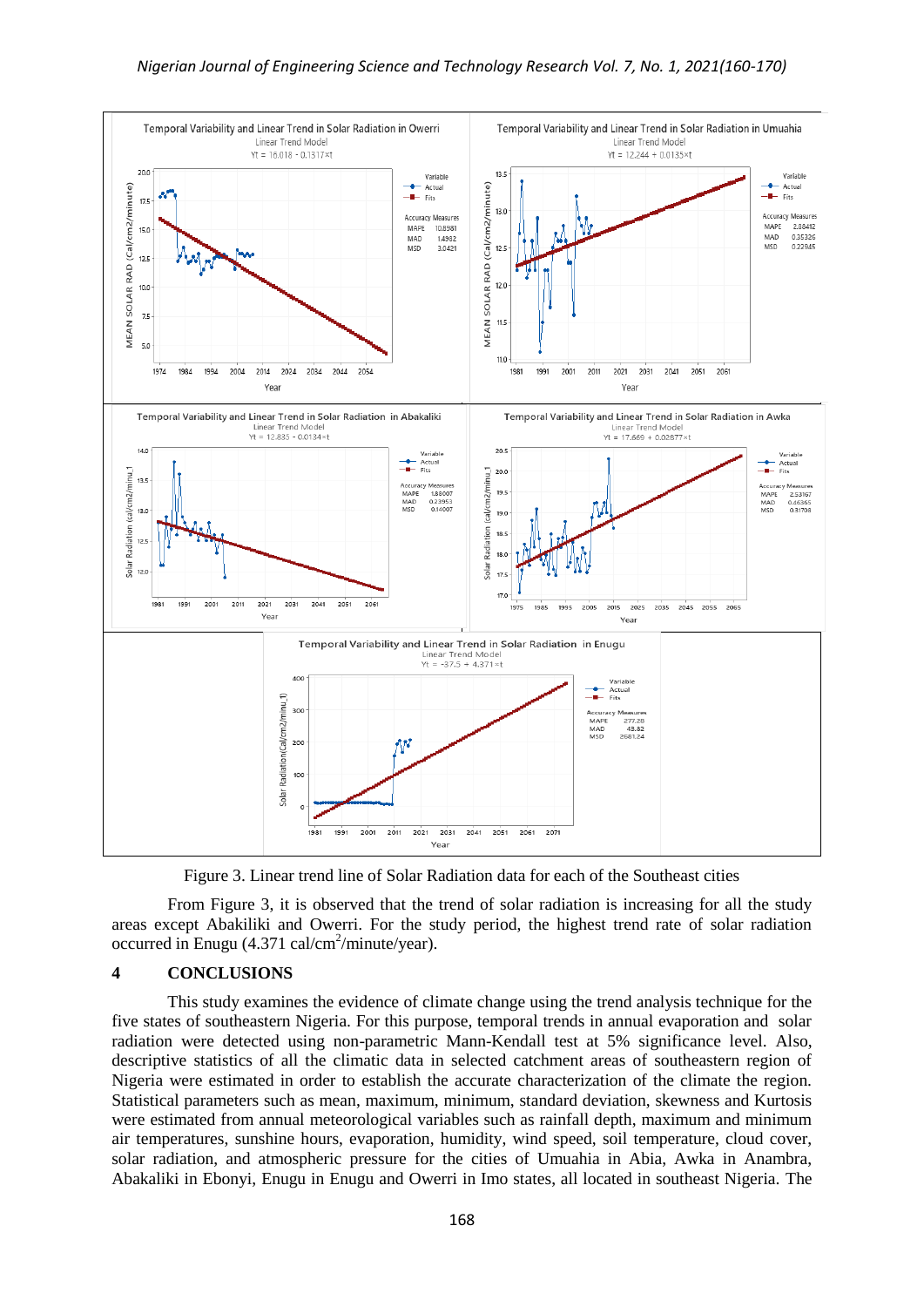highest mean annual atmospheric pressure of was observed in Awka. Enugu recorded the highest mean annual soil temperature, air temperature and solar radiation in southeast Nigeria. The highest mean rainfall and cloud cover occurred in Owerri. The highest evaporation, wind speed and relative humidity were observed in Umuahia. From the values of standard deviation, rainfall was evaluated as the most variable weather element in the region. For the time period, 1926 to 2018, the Mann-Kendall test was conducted at 5% significance level indicates that there is no trend in solar radiation in all the capital cities in southeast, Nigeria. Also during this period, linear trend line showed that there is increasing trend in air and soil temperatures in all the capital cities in southeast. These findings provide valuable information for assessing the influence of climate change in the southeast region of Nigeria. As this study dwelt on annual values of climatic variables, further studies are recommended to estimate the monthly descriptive statistics of the meteorological data of the region.

#### **REFERENCES**

- 1. Zwiers, F.W. and Storch, H.V. (2017). On the role of statistics in climate research. *International Journal of Climatology*, vol. 24, pp. 665-680.
- 2. [Murdock,](https://link.springer.com/article/10.1007/s11218-007-9015-1#auth-Tamera_Burton-Murdock) T.B., [Miller,](https://link.springer.com/article/10.1007/s11218-007-9015-1#auth-Angela_D_-Miller) A.D. and [Goetzinger,](https://link.springer.com/article/10.1007/s11218-007-9015-1#auth-Amy-Goetzinger) A. (2007) Effects of classroom context on university students' judgments about cheating: mediating and moderating processes. *[Social](https://link.springer.com/journal/11218)  [Psychology of Education,](https://link.springer.com/journal/11218)* vol. 10, pp.141-169.
- 3. Swietlicki, E., Zhou, J. and Berg, O.H. (1999). A closure study of sub-micrometer aerosol particle hygroscopic behavior. *Journal of Atmospheric Resources,* vol. 50, pp. 205-240.
- 4. Anyadike, R.N.C. (2002). Climate and Vegetation. In G.E.K. Ofomata (Eds.). A Survey of Igbo Nation. Onitsha: *Africana Publishers Ltd,* pp. 73-82.
- 5. Okonkwo, E. and Eyisi, A.P. (2014). Traditional Methods of Preserving Dead Human Bodies in Southeastern Nigeria. *Research on Humanities and Social Sciences,* vol.4, no.5, pp. 113- 121.
- 6. Balogun, I., Adegun, O. and Adeaga, O. (2012). An Assessment of Rainfall Erosivity in Parts of Eastern Nigeria: A Case Study of Owerri and Enugu. *Geography ss,.*vol. 7, pp. 259-265.
- 7. Igbokwea, J.I.., Akinyedeb, J.O.B., Alagac, D.T., Onoa, M.N., Nnodud, V.C. and Anikee, L.O. (2008). Mapping And Monitoring Of The Impact Of Gully Erosion In Southeastern Nigeria With Satellite Remote Sensing And Geographic Information System. *The International Archives of the Photogrammetry, Remote Sensing and Spatial Information Sciences, (Part B8). Beijing*, vol. 37, pp. 865-875.
- 8. Okonkwo, G.I. and Mbajiorgu, C.C. (2010). Rainfall Intensity-Duration-Frequency Analyses for South Eastern Nigeria. *Agricultural Engineering International: the CIGR Ejournal*., vol. 12, no. 1, pp. 22-30.
- 9. Nzegbule, E. and Ogbonna, P. (2008). Quantity and Quality of Litterfall In Pure Pine and Pine/Gmelina Mixed Plantations in Umuahia, Abia State. *Global Journal of Agricultural Sciences,* vol. 7, no. 1, pp. 93-96.
- 10. Akpootu, D.O., Iliyasu, M.I., Mustapha, W., Aruna, S. and Yusuf, S.O. (2017). The Influence of Meteorological Parameters on Atmospheric Visibility over Ikeja, Nigeria*. Archives of Current Research International,* vol. 9, no.3, pp. 1-12.
- 11. Ileoje, N.P. (1981). A new geography of Nigeria. *William Clowes (Beccles) Limited*, Beccles, London, pp. 85-120.
- 12. Adepitan, J.O., Falayi, E.O. and Ogunsanwo, F.O. (2017). Confirmation of Climate Change in Southwestern Nigeria through Analysis of Rainfall and Temperature Variations over the Region Covenant. *Journal of Physical & Life Sciences (CJPL).* vol. 5, no.1, pp. 43-78.
- 13. McBean, E. and Motiee, H. (2008). Assessment of Impact of Climate Change on Water Resources: a long term analysis of the Great Lakes of North *Am. Hydrol. Earth Syst. Sci*., vol. 12, pp. 239-255.